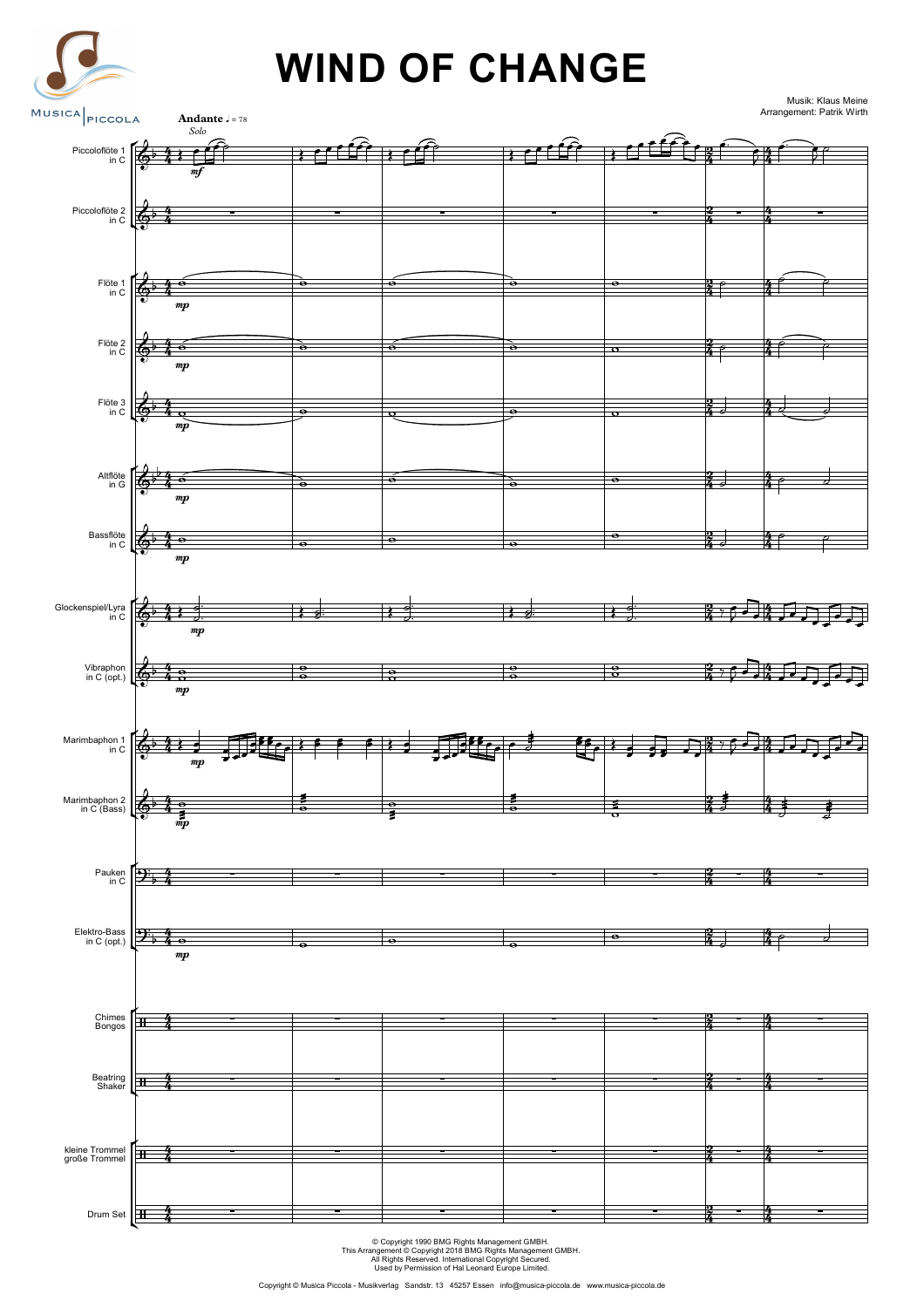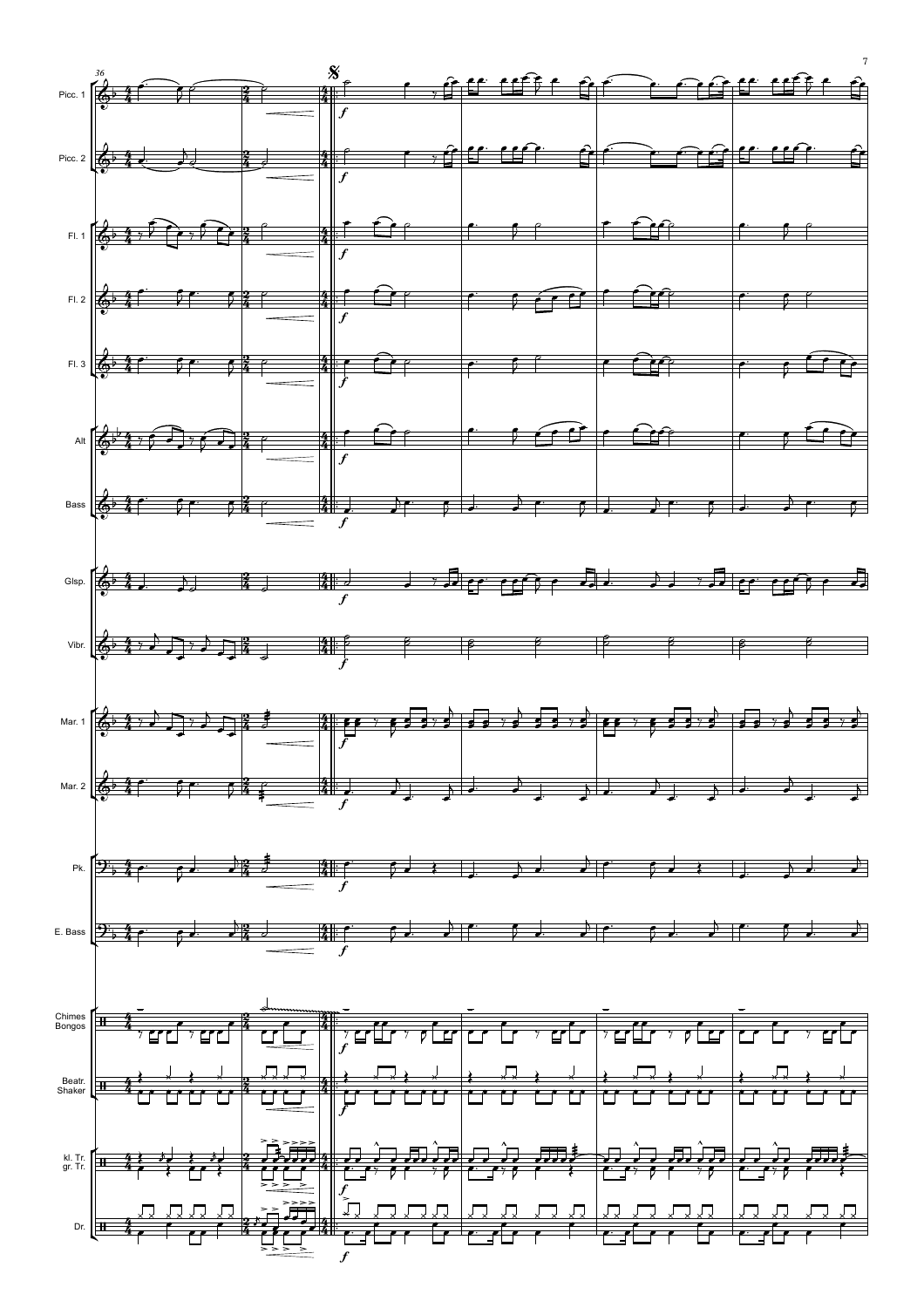

## **WIND OF CHANGE**





© Copyright 1990 BMG Rights Management GMBH.<br>This Arrangement © Copyright 2018 BMG Rights Management GMBH.<br>All Rights Reserved. International Copyright Secured.<br>Used by Permission of Hal Leonard Europe Limited.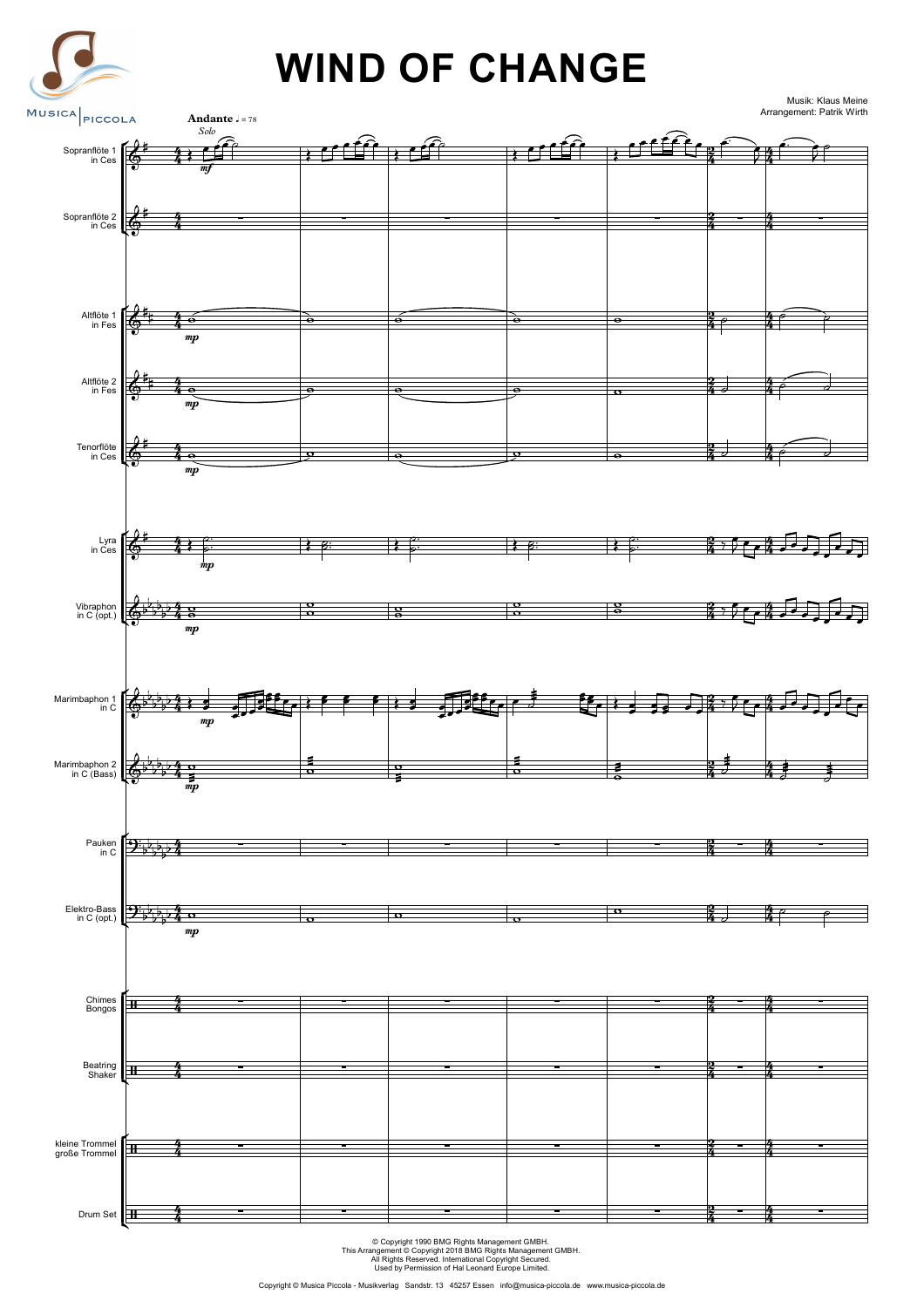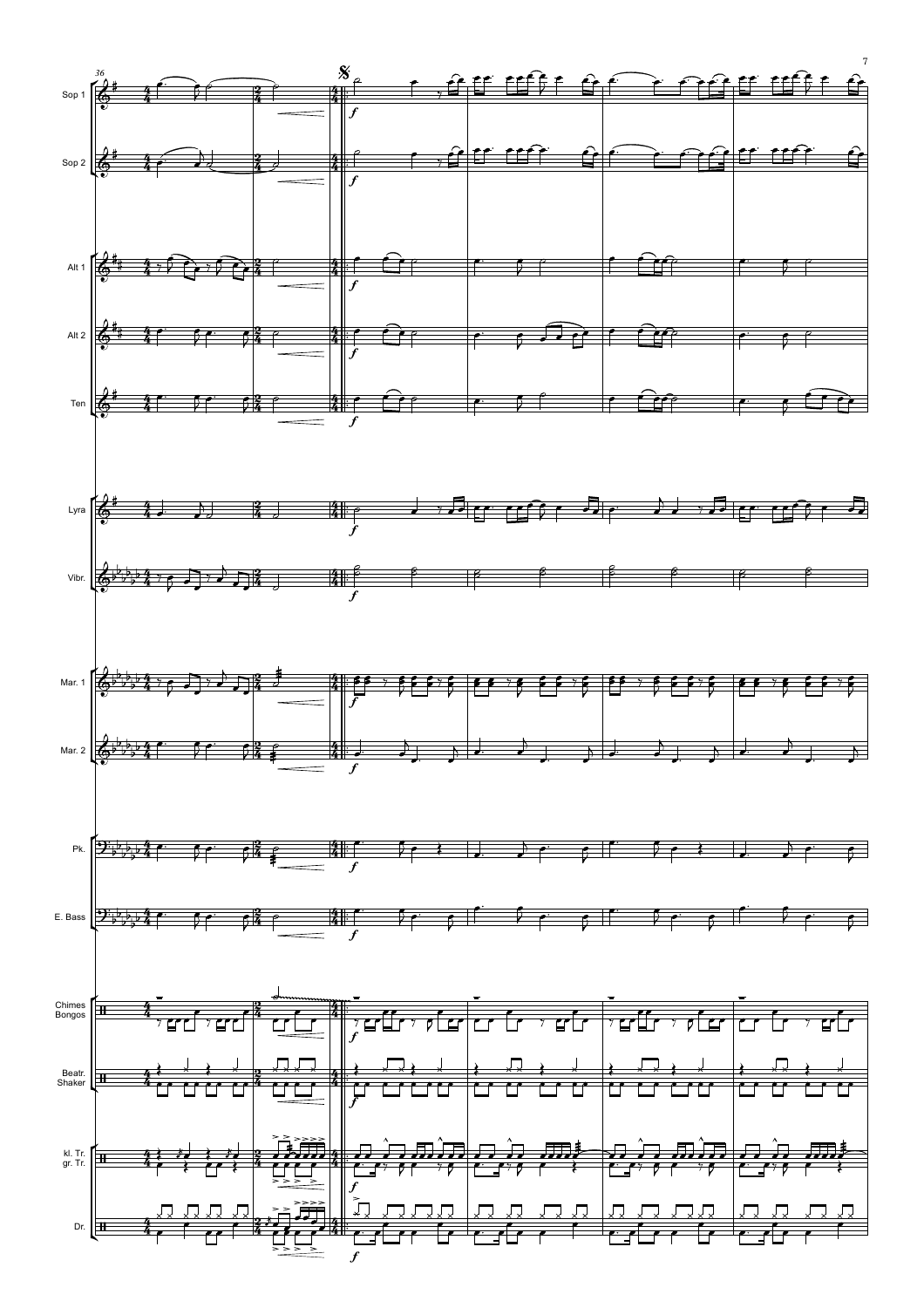Piccoloflöte 1 in C

## **WIND OF CHANGE**























© Copyright 1990 BMG Rights Management GMBH.<br>This Arrangement © Copyright 2018 BMG Rights Management GMBH. All Rights Meserved. International Copyright Secured.<br>Copyright © Musica Piccola - Musikverlag Sandstr. 13 452